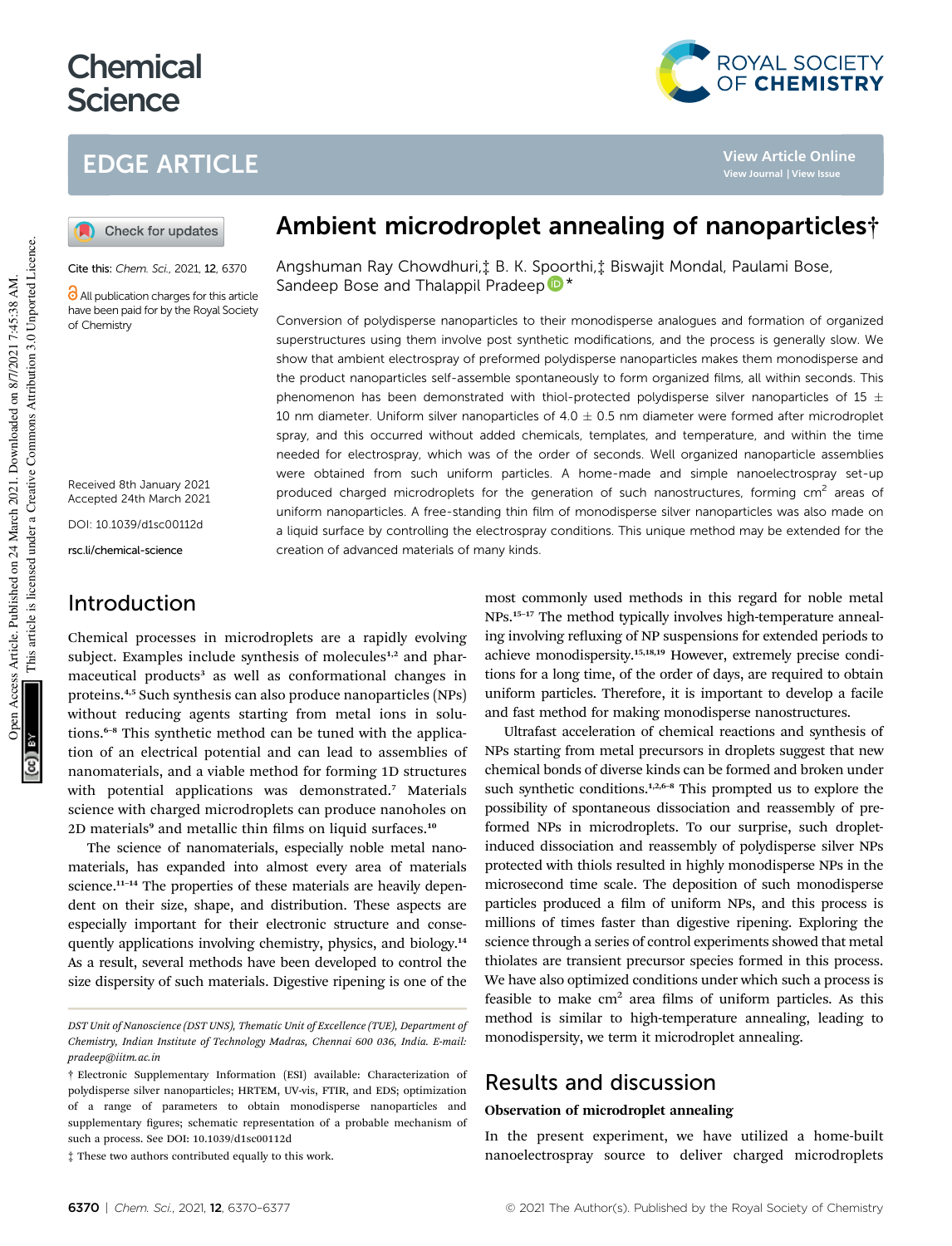containing polydisperse 2-phenylethanethiol (PET)-protected silver NPs (Ag@PET NPs) in dichloromethane (DCM) onto a transmission electron microscopy (TEM) grid placed on an indium tin oxide (ITO)-coated collector plate. The collector was grounded through a picoammeter to monitor the deposition current, and a potential in the range of 4.5–5.0 kV was applied to the solution held within a glass spray tip through a platinum (Pt) wire electrode. The spray plume was ejected from the nanoelectrospray tip, which can be visualized with a laser torch. Further details are available in the experimental section and ESI.† Various other substrates could be used in place of the TEM grid (see below).

In the present work, an organized assembly of uniform NPs was formed on the TEM grid, starting from the corresponding polydisperse NPs. The as-synthesized Ag@PET NPs have a broad size distribution, as shown schematically in Fig. 1a. The particle size distribution covers a broad range, from 2–25 nm, as determined by TEM (Fig. 1b(i)). This distribution is typical of such NPs. Further details of the characterization of the starting material are presented in the ESI (Fig. S1†). A *d*-spacing of 0.23 nm is due to Ag(111) and it suggested the growth of pure metallic NPs.<sup>20</sup> The characteristic Fourier-transform infrared spectroscopy (FTIR) features of the as-synthesized Ag@PET NPs confirm the attachment of PET on the AgNPs (Fig. S1c, ESI†). The as-synthesized Ag@PET NPs exhibit prominent surface plasmon resonance at 451 nm (Fig. S1d, ESI†). Details of synthesis and characterization are also presented in the experimental section and ESI.†

Ag@PET NPs in DCM were transferred to a home-built borosilicate spray capillary of 50  $\mu$ m inner diameter (ID) for microdroplet-induced reaction. A schematic representation of the home-built electrospray set-up is shown in Fig. 1. In the course of electrospray deposition of Ag@PET NPs, a dark circular spot of 0.5 cm diameter due to the impinging plume appeared on the substrate kept at a distance *d* from the spray tip, shown in the bottom panel of Fig. 1. The drastic change observed in the course of the reaction is shown in Fig. 1b. Positively charged microdroplets convert polydisperse Ag@PET NPs to an ordered 2D superlattice structure of uniform NPs.<sup>21-28</sup> A superlattice in the current context refers to a localized periodic assembly of uniform NPs which possess inherent periodicity of the element. Such structures are possible only with uniform particles, and the Ag@PET NPs formed have a particle size distribution of 4.00  $\pm$  0.50 nm, which is evident from the expanded portion of the TEM image (inset of Fig. 1b(ii)). From separate experiments it is known that droplet formation and deposition occurs in hundreds of microseconds to milliseconds.3,29–<sup>31</sup> Surprisingly, microdroplet chemistry *via* ambient electrospray converts irregular particles into a superstructure of uniform particles within a fraction of a second. $6-10$ 

### Optimizing microdroplet annealing

In the process of optimization, a series of trials were made to achieve ordered NP assemblies. Finally, ordered structures of Ag@PET NPs were obtained at an applied voltage of 5 kV, *d* of 1.5 cm and flow rate of 1.0 mL  $h^{-1}$ , and the data are shown in



Fig. 1 Schematic representation of (a) the synthetic route of polydisperse Ag@PET NPs and the experimental process leading to the conversion of polydisperse NPs to monodisperse analogues by ambient microdroplet annealing. The experimental set-up for ambient microdroplet annealing is presented schematically in the bottom panel. (b) TEM images of Ag@PET NPs before and after electrospray, respectively (inset of b(ii) shows a corresponding expanded view of the TEM image). Electrospray tip-to-collector distance (d) was kept at 1.5 cm.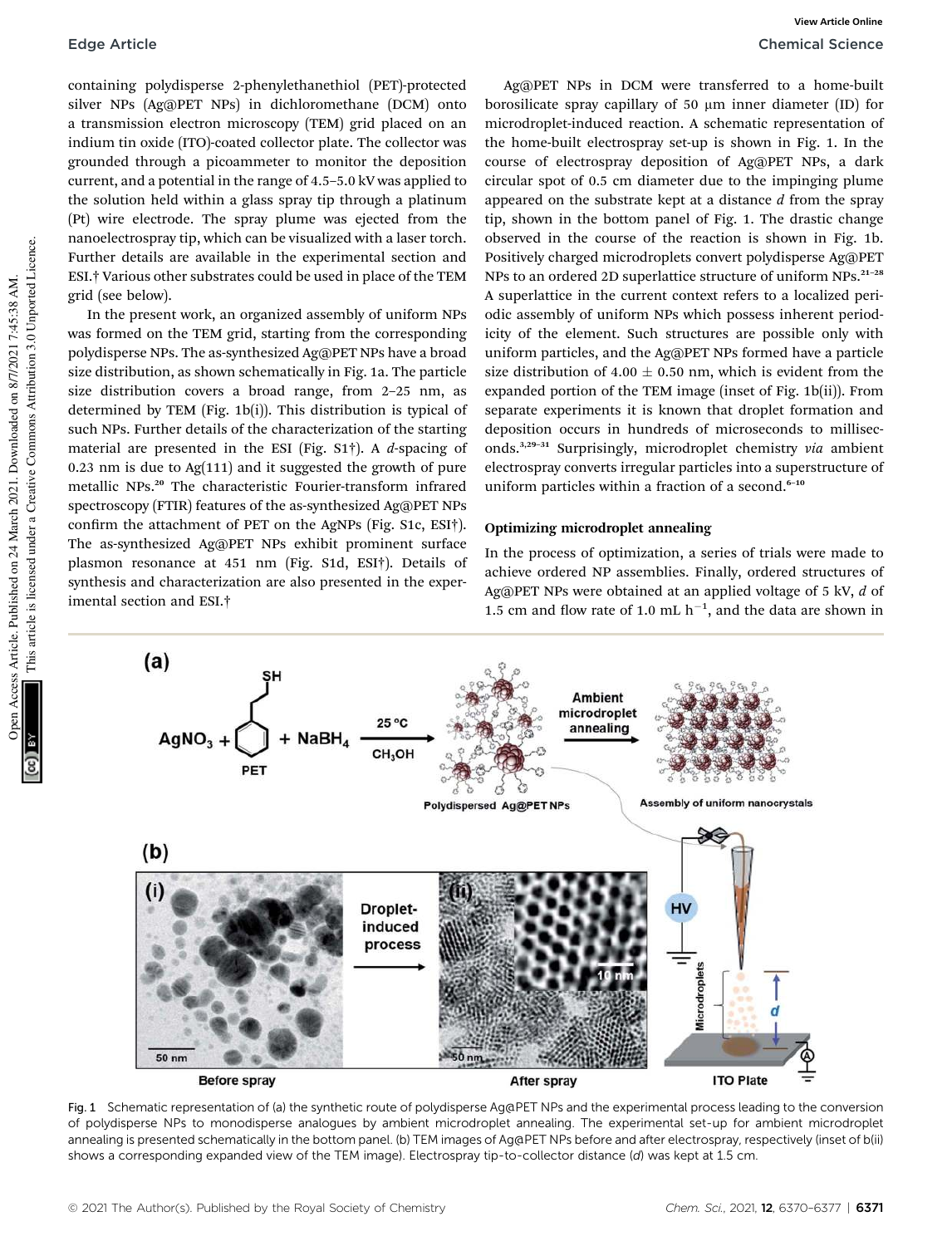Fig. 2. A large-area view of monodisperse Ag@PET NPs is shown in Fig. 2a, which form a nearly continuous uniform 2D structure. The corresponding magnified images are shown in Fig. 2b–f, which portray the orientation of the superlattice domains. The inter-particle gap in the superlattice structure was  $\sim$ 1.2 nm (Fig. 2e), slightly less than the length of two PET ligands (the distance between S and Ph–C4 in the PET ligand is  $\sim$ 0.7 nm (ref. 32)), suggesting ligand interactions driving the assembly. Ligands usually form interdigitated structures in these types of assemblies. $33$  The Ag(111) lattice spacing of 0.23 nm (Fig. 2f) and the TEM-energy dispersive spectroscopy (TEM-EDS) data (Fig.  $S2\dagger$ ) confirm the formation of crystalline AgNPs. The FTIR spectrum (Fig. S2b†) shows that PET protection remains intact after such ambient solution-state conversion. The reduced width of the optical absorption spectrum confirms the narrowness of particle sizes after electrospray (Fig. S2a†). This abrupt change in particle distribution postelectrospray suggests a digestive ripening-type of phenomenon through microdroplet chemistry. Inside the microdroplets, polydisperse Ag@PET NPs of size between 2 and 25 nm get reorganized and become uniform particles of 4.00  $\pm$ 0.50 nm size (inset of Fig. 2a). Images at different magnications (Fig. 2b–d) suggest that there is scope for the formation of a 3D superlattice assembly due to overlayer deposition. Negatively charged microdroplets did not produce such superlattice assemblies.

Events within microdroplets can be modified by altering *d*, under a particular electric field. Monodispersity was achieved at  $d = 1-2.5$  cm at a spray voltage of 5 kV (Fig. S3b-d, ESI†). At shorter and longer *d*, polydispersity was seen, as shown in Fig. S3a and e–h, ESI†. This observation suggests that at *d* < 1 cm there was not enough time for the reorganization of the NPs in the microdroplets. At *d* > 2.5 cm, droplets were not producing NP assembly owing to the destabilization of microdroplets, due to evaporation of solvents. It could be demonstrated that when *d* was 1.5 cm, Ag@PET NPs achieved the perfect condition for self-assembly leading to superlattices. An optimum structure was obtained at 1.5 cm, and hence this *d* was maintained for other experiments. After fixing  $d$ , the electrospray voltage was optimized between 0.5 and 7.0 kV. In this process, the electric field and deposition current of microdroplets were adjusted accordingly. The monodisperse assembly of Ag@PET NPs was obtained at 5.0 kV (Fig. S4e, ESI†). The rate of flow of Ag@PET NPs from the spray emitter was also an essential parameter. The size of microdroplets depended on the flow rate. For the given condition, microdroplets produced ordered structures at a flow rate of 1.0 mL  $h^{-1}$ , as shown in Fig. S5b, ESI.†

Solvent plays a vital role in the generation of a suitable environment within the microdroplets. The generation of the spray-plume and materials formed in microdroplets are highly dependent on the polarity of the solvent. The dielectric constant



Fig. 2 HRTEM images (at different magnifications) of Ag@PET NPs after electrospray under optimized conditions. (a) Large-area TEM image, showing a 2D sheet-like morphology, the particle size distribution obtained is shown in the inset. Expanded images: (b and c) assembly leading to superlattices, (d and e) TEM images showing uniform inter-particle distance, and (f) the (111) lattice plane of Ag@PET NPs; the HRTEM image of a particle is expanded in the inset.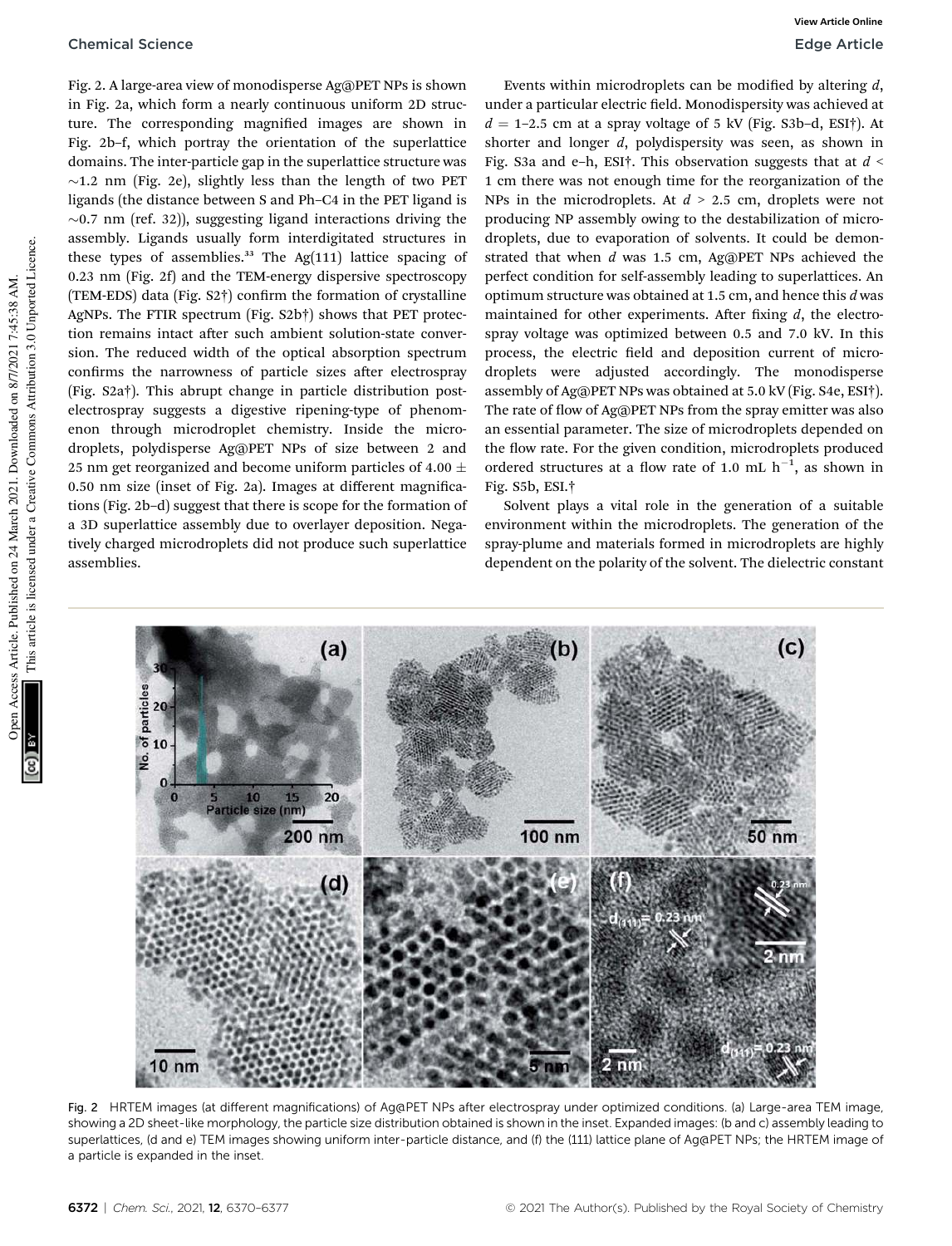$(\varepsilon)$ , pH, and pressure of the droplet environment are important electrospray parameters.<sup>31,34</sup> In this regard, solvents with different  $\varepsilon$  were studied under the above-optimized conditions to check the effect of solvents on the formation of such structures within microdroplets. Monodispersity was achieved for a few solvents having a particular range of  $\varepsilon$  under optimized conditions in the case of PET-protected silver NPs, as shown in Fig. S6c–g.† Organized assembly was observed when such a process was continued with DCM having an  $\varepsilon$  of 8.93. Other solutions, with solvents such as carbon tetrachloride,  $\varepsilon = 2.24$ , diethyl ether,  $\varepsilon = 4.33$ , chloroform,  $\varepsilon = 4.81$ , tetrahydrofuran,  $\varepsilon$  $= 7.82$ , pyridine,  $\varepsilon = 12.40$ , acetone,  $\varepsilon = 20.70$ , dimethylformamide,  $\varepsilon = 37.50$ , and acetonitrile,  $\varepsilon = 38.25$  were unable to produce such monodisperse assembly. This study was continued with four different capillaries with IDs in the range 30–60  $\mu$ m under the optimized conditions. An ID of 50  $\mu$ m was most appropriate under these conditions.

#### Extension to other ligands

It is clear that an unusual phenomenon in microdroplets was observed with PET protected AgNPs under a particular condition. In order to check the possibility of such transformations with other protecting ligands, trials were made with different ligands, especially thiols with different denticities and chain lengths under the optimized conditions achieved for Ag@PET NPs. Different polydisperse AgNPs were synthesized with 2,4 dimethylbenzenethiol (DMBT) and water-soluble sodium citrate (Cit), and their TEM images are shown in Fig. S7a and c, ESI.† Previously optimized conditions did not produce monodispersity in these cases (Fig. S7b and d, ESI†). Polydisperse dithiol-protected AgNPs were synthesized with 1,4-benzenedithiol (BDT) and 1,6-hexanedithiol (HDT), and spray experiments were performed subsequently. In the case of Ag@BDT NPs, monodispersity without such assembly was seen (Fig. S8a and b, ESI†). However, spray of Ag@HDT NPs was inefficient even to produce a significant change in the particle size, as presented in Fig. S8c and d.† These experiments were extended to comparatively long-chain thiols like octadecanethiol (ODT)- and dodecanethiol (DDT)-protected AgNPs. A broad size distribution was observed after the spray of ODT and DDT-protected AgNPs (Ag@ODT NPs & Ag@DDT NPs), which may be due to the difficulty in reorganization of long carbon chain thiols within microdroplets (Fig. S9, ESI†). Optimization of spray conditions is necessary to get monodisperse assemblies for these NP systems. However, ambient microdroplet annealing produced monodisperse assembly of Ag@DMBT NPs at 8.5 kV and  $d = 1.5$  cm, as shown in Fig. S10.† The method was also successful in creating uniform NPs of ethanethiol (ET) protected Ag NPs from polydisperse NPs at an applied voltage of 4.0 kV and  $d = 1.0$  cm (Fig. S11†). Therefore, it is clear that this process is general and is applicable for different NP systems under specific electrospray conditions. Optimization of spray conditions is essential for a particular NP system. The concentration of polydisperse Ag@PET NPs taken for the spray experiments is also important. Fig. S12 of the ESI† shows the TEM images of Ag@PET NPs after spraying at different concentrations. These experiments demonstrate that uniformity is dependent on the starting concentration of the polydisperse Ag NPs. In summary, monodispersity needs optimization of a range of parameters.

#### Nebulization spray

The aerosol spray can also be produced by nebulization.<sup>31,34</sup> This process does not require an applied electric potential. Ag@PET NPs (Fig. 3a) were sprayed using dry  $N_2$  gas with four different pressures, using a microcapillary of  $50 \mu m$  diameter. A schematic of this spray set-up is presented in Fig. 3b. Microdroplets produced in the spray can create uniform particles with an average particle size of 4 nm, as shown in Fig. 3c. Thus, monodispersity can be achieved by voltage-free spray as well. However, the spray does not produce uniform ordered superstructures, which may be due to the high-pressure of  $N_2$  gas from the emitter. This may require additional optimization of the pressure needed. Fig. S13† shows the TEM images of Ag@PET NPs after spray at different  $N_2$  nebulization pressures. For all these cases, a nearly similar particle size distribution was observed.



Fig. 3 Generation of monodisperse Ag@PET NPs from polydisperse Ag@PET NPs using microdroplets. (a) TEM of the as-synthesized Ag@PET NPs, (b) schematic representation of the spray of polydisperse Ag $@$ PET NPs using dry  $N_2$  gas without an electric field; the ID of the silica microcapillary was 50  $\mu$ m, the same as the spray tip used in the electrospray. (c) TEM image of monodisperse Ag@PET NPs after spray (size distribution is in the inset), (d) schematic of the formation of soluble Ag–PET thiolates and their electrospray at three different d values, (e–g) TEM images of Ag@PET NPs obtained at a d of 0.50 cm, 0.75 cm, and 1.00 cm, respectively. Nearly ordered assemblies are formed from thiolates at  $d = 0.75$ . An expanded view of the same image is shown in the inset of f, showing the Ag(111) lattice.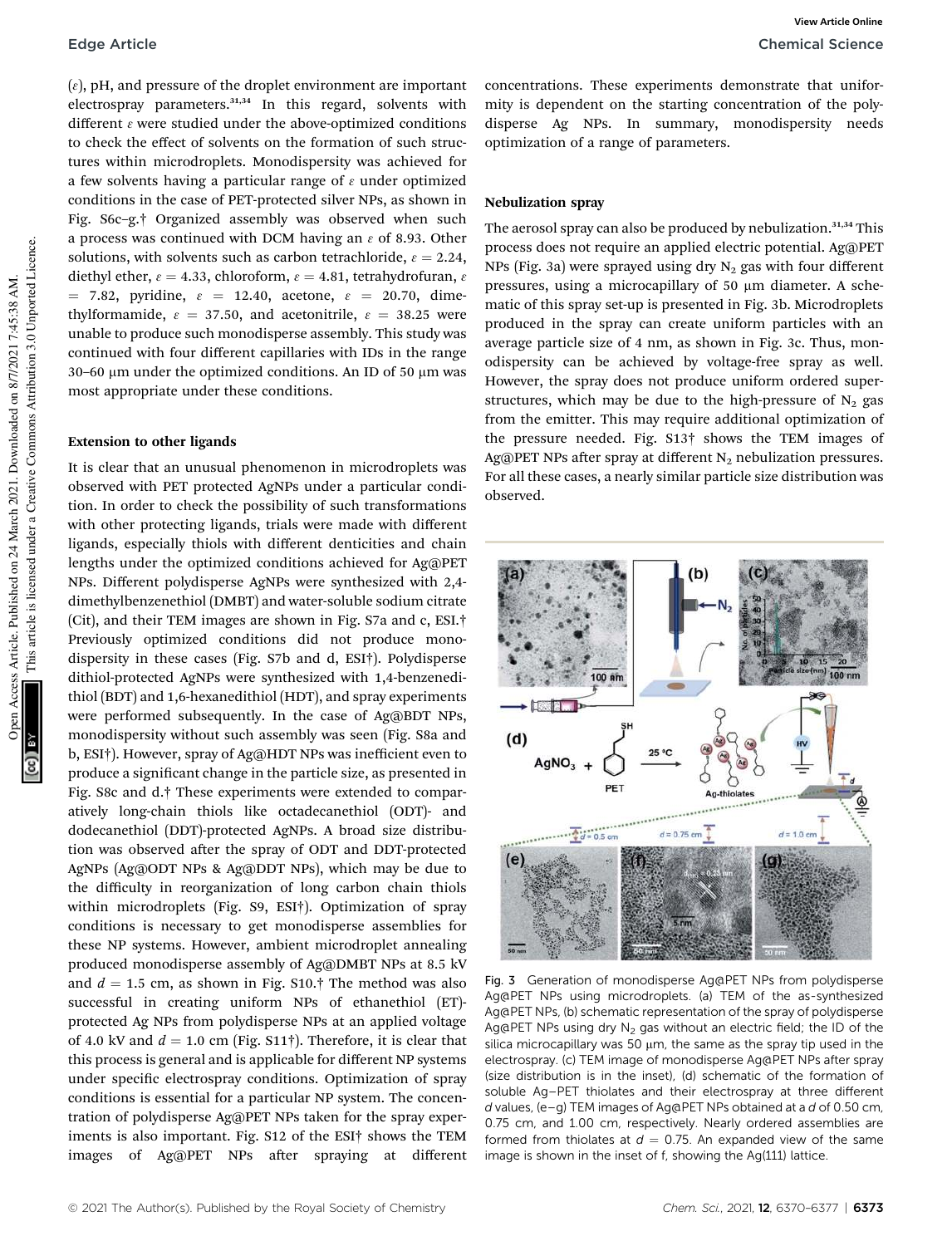#### Thiolate intermediates

A probable mechanism for the formation of such organized structures was hypothesized with inputs from control experiments. We know that  $Ag^+$  and thiols in solution form thiolates during the formation of NPs<sup>35,36</sup> and clusters.<sup>37,38</sup> Silver thiolates are formed when clusters decompose.<sup>39,40</sup> Therefore, we propose that silver thiolates are formed in droplets as intermediates during the formation of uniform NPs. To prove this, we conducted a spray experiment by taking Ag–PET thiolates as precursors (see the experimental section for their synthesis), instead of polydisperse NPs. Thiolates were sprayed at three different *d* values (Fig. 3e–g). All the experiments produced silver NPs, but the organized structures with silver lattice planes were seen at  $d = 0.75$  cm (Fig. 3f). This suggests that microdroplet spray of solvated polydisperse particles resulted in highly ordered assemblies, most likely through a transient thiolate species, as presented in Fig. S14.†

#### Large-area films

This ambient ion-based methodology has been introduced for the creation of free-standing metallic monodisperse nanoparticles–nanosheets (NPs–NSs). In an earlier study, we electrodeposited metal salts on a liquid surface and got selforganized films of the particles under the influence of electrohydrodynamic flow.<sup>10</sup> A similar approach was used here. The set-up, schematically represented in Fig. 4a is the same as that shown in Fig. 1, except that multiple nozzles and a liquid substrate were used. The multi-nozzle electrospray enlarges the magnitude of the NPs–NSs on the liquid substrate. In this objective, a series of trials were performed using different solvents. It was observed that among the solvents studied, the ordered NP structure was formed on the water surface. These uniform NPs-NSs, composed of superlattice structures of silver NPs, can be used for diverse applications. The large-area TEM image in Fig. 4b confirms the compactness of the assembly. The particle size distribution was in the range of  $4.5 \pm 0.5$  nm. The formation of a brown colored thin film of NPs-NSs was observed and is shown in the inset of Fig. 4b. Fig. 4c shows the

corresponding magnified image. The lattice spacing of these NPs–NSs matches with the (111) plane of AgNPs, proving the metallic nature of AgNPs. Similarly, polydisperse NPs were deposited on an ITO surface under optimized spray conditions and were redispersed in DCM. A uniform film of monodisperse NPs was observed using a TEM, as shown in Fig. S16 (ESI†).

Polydisperse silver NPs can also form 3D assemblies on a metal substrate as shown in Fig. 5a. If we look closely at the structures, a layer-upon-layer assembly of nanoparticles is observed, which is indicated by arrows in Fig. 5b. During spray for an extended period, the incoming microdroplets with the transient metal-thiolates are continuously reduced to NPs and get deposited on preexisting nanoparticle layers.<sup>7</sup> The 3D crystal structures formed this way could generate exceptional properties.41,42 Fig. S17 in the ESI† shows the growth of a multilayer assembly with respect to time. The developed superlattice structures can be used as an ink for electrospray-based printing of a range of crystalline materials. This ambient approach can also print bulk composites and porous architectures. The simplicity of



Fig. 5 Formation of 3D ordered monodisperse assemblies of AgNPs by electrospray for an extended period. (a) TEM image of Ag@PET NPs after 10 min of electrospray, which shows the deposition of layers of NPs (an expanded view of the TEM image is shown in the inset). Genesis of a second layer of superlattices is shown by the arrows. (b) TEM image of Ag@PET NPs after 15 min of electrospray (inset: particle size distribution). More layers are seen. Arrows indicate the formation of multiple layers to create 3D superlattices.



Fig. 4 (a) Schematic illustration of the electrospray deposition of Ag@PET NPs on a water surface. The formation of a thin film of Ag@PET NPs on a liquid surface is also shown, (b) a large-area TEM image of monolayer Ag@PET NPs from the deposited film (inset: photograph of the free standing film deposited on water after spray and its particle size distribution), (c) HRTEM image of NPs which confirms the ordered structure and formation of metallic Ag particles. The well-defined Ag(111) lattice is shown in the inset of c.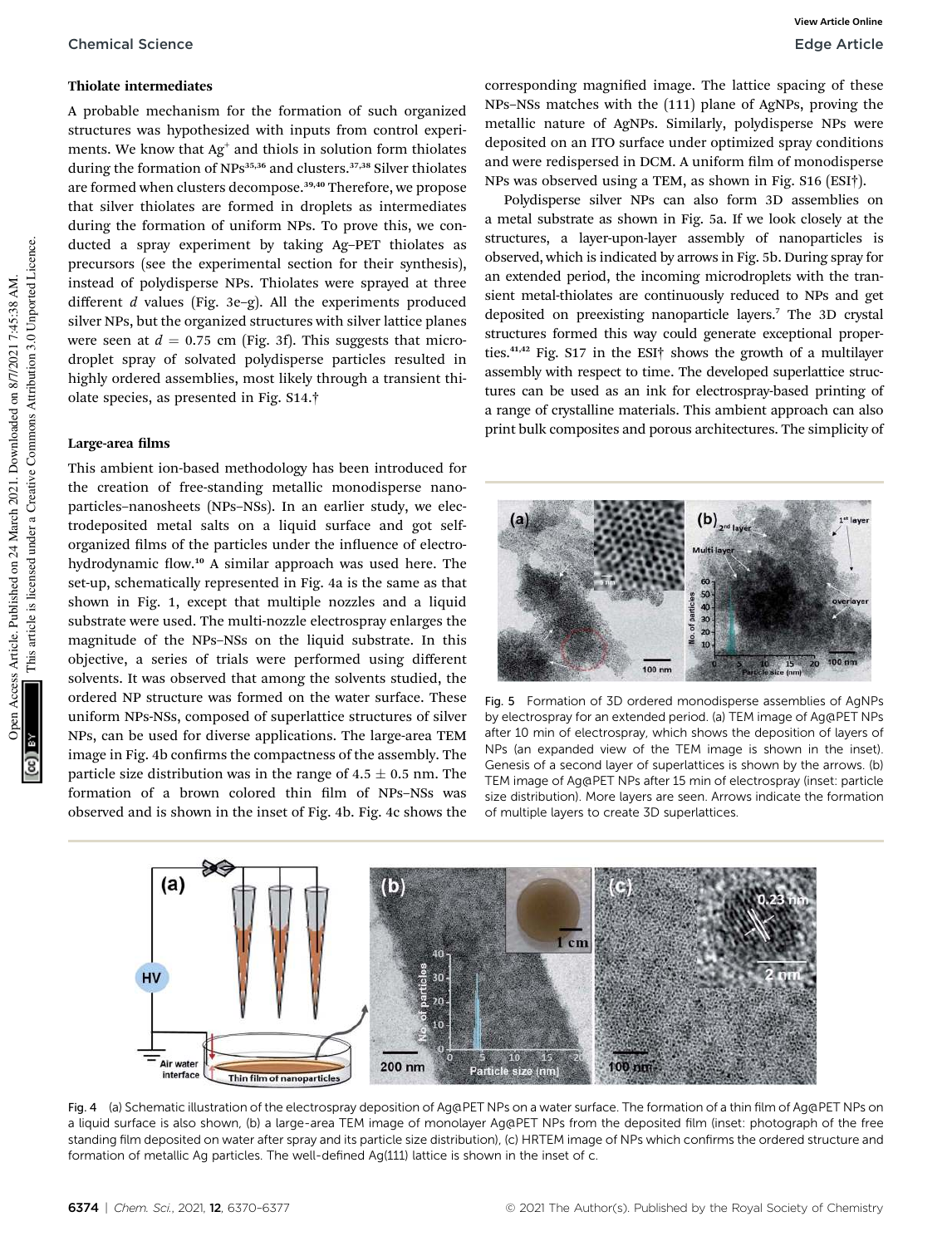this ambient process is expected to create interest for the development of such 3D structures directly from polydisperse NPs.

A series of control experiments were performed to optimize the ordered structure by varying different parameters, especially, spray distance  $(d)$ , voltage and flow rate. The experiment was repeated under the optimized conditions. It was confirmed that an electric field and a deposition current of  $\sim$ 35 nA were also vital for the creation of such nanostructures. This methodology may provide an opportunity to produce large scale monodisperse silver NP assemblies *via* such ambient microdroplet annealing. Moreover, this ambient technique could certainly be used as a facile synthetic approach for the development of unique nanomaterials of other materials with emerging properties for a broad range of applications. The possibility of assembly over large areas along with uniform synthesis offers new possibilities.

### Conclusions

In summary, we developed a fast method of making monodisperse silver NPs by electrospraying highly polydisperse NPs synthesized in solution, under ambient conditions. Microdroplets from the spray formed a uniform assembly of nanostructures composed of ordered AgNPs upon deposition on a substrate. Control experiments proved that the electric field, the tip-to-collector distance, and the flow rate are the key factors for the oriented growth of such superlattices. This process does not require any sophisticated instrumentation, and it transforms polydisperse NPs to superlattices composed of monodisperse NPs within seconds. This process may be considered green as no solvents or additional processing is involved, unlike solution state post-processing methods. Microdroplet spray on a water surface makes a thin film of monodisperse metallic sheets of uniform NPs assisted by electrohydrodynamic flow. The method described in this work may be utilized for the development of multimetallic superlattice structures or high entropy alloys by efficient control of the composition of metals, leading to new properties.

### Experimental

### Materials and chemicals used

Silver nitrate (AgNO<sub>3</sub>) was purchased from RANKEM. Sodium borohydride (NaBH4), 2-phenylethanethiol (PET), 1,4-benzenedithiol (BDT), 2,4-dimethylbenzenethiol (DMBT), sodium citrate (Cit), ethanethiol (ET), 1-octadecanethiol (ODT), and dodecanethiol (DDT) were purchased from Sigma Aldrich Chemicals. Pure ethanol, methanol, dichloromethane, pyridine, carbon tetrachloride, acetone, diethyl ether, chloroform, acetonitrile, and *N*,*N*-dimethylformamide were sourced from Merck India and used as solvents for the electrospray deposition experiments.

### Synthesis of PET protected silver NPs (Ag@PET NPs)

Polydisperse Ag@PET NPs were synthesized by our previously described method with slight modifications.<sup>33</sup> Briefly, PET (0.58)

 $\mu$ L) was added to pure methanol (30 mL) at 25 °C. Subsequently, AgNO<sub>3</sub> (50 mg) in Millipore water  $(0.5 \text{ mL})$  was added to the above solution. The mixture was gently stirred for 15 min to form silver thiolates. After that,  $N$ aBH<sub>4</sub> (25 mg) was dissolved in 8 mL ice-cold water and was subsequently added slowly into the flask and stirred for another 12 h to allow the complete growth of Ag@PET NPs. The as-synthesized Ag@PET NPs were washed with methanol and extracted in different solvents for further experiments.

### Synthesis of other ligand protected silver NPs

Different ligand protected AgNPs were synthesized for comparative experiments. BDT, DMBT, ET, HDT, Cit, ODT, and DDT were used separately during the synthesis of AgNPs in individual trials. For every case, the experimental procedure was similar, except for the addition of a particular thiol in methanol at the beginning of the synthesis. After synthesis, the products were washed with methanol and extracted in DCM for electrospray experiments.

### Electrospray deposition experiments

A home-made electrospray set-up was used for the generation of microdroplets (Fig. 1a).<sup>7</sup> A micropipette puller (P-97, Sutter Instruments, U.S.A.) was used for pulling a borosilicate glass capillary of 1.5 mm outer diameter (OD) and 0.86 mm ID. It was cut into two pieces having tips of 50  $\mu$ m ID and 150  $\mu$ m OD. Each tip of the capillary was checked using an optical microscope to ensure the size and quality of the cut. Polydisperse Ag@PET NPs  $(100 \mu g \text{ mL}^{-1})$  in DCM were filled in the nanoelectrospray tips using a microinjector pipette tip, and Pt wire (0.5 mm diameter) was inserted into the solution, making an electrode for high voltage connection. A multi-nozzle spray setup was used for scaling up the method. A syringe pump controlled the flow rate of the microdroplets to achieve the best structures. The syringe needle was connected to a high voltage power source through a copper clip. The experiments were carried out in different solvents and solvent mixtures having different  $\varepsilon$  and at varying potentials. Among the solvents used, spray with DCM showed the best result. More control experiments were carried out with silver thiolates in DCM. ITO-coated glass slides were procured from Aldrich. Millipore water was used in all the experiments.

### Microdroplet generation through nebulizer gas

For nebulization spray, a home-built set-up was used as presented in the schematic (Fig. 3b). A Hamilton syringe was connected to a silica capillary  $(50 \mu m \text{ ID})$  through a union connector. Microdroplets were generated by spraying solvents through a fused silica capillary of 50  $\mu$ m ID with 10, 20, 30, and 40 pounds per square inch (psi)  $N_2$  gas for nebulization.

### Characterization of the nanostructures

TEM and HRTEM were performed at an accelerating voltage of 200 kV on a JEOL 3010, 300 kV instrument equipped with a UHR polepiece. A Gatan 794 multiscan CCD camera was used for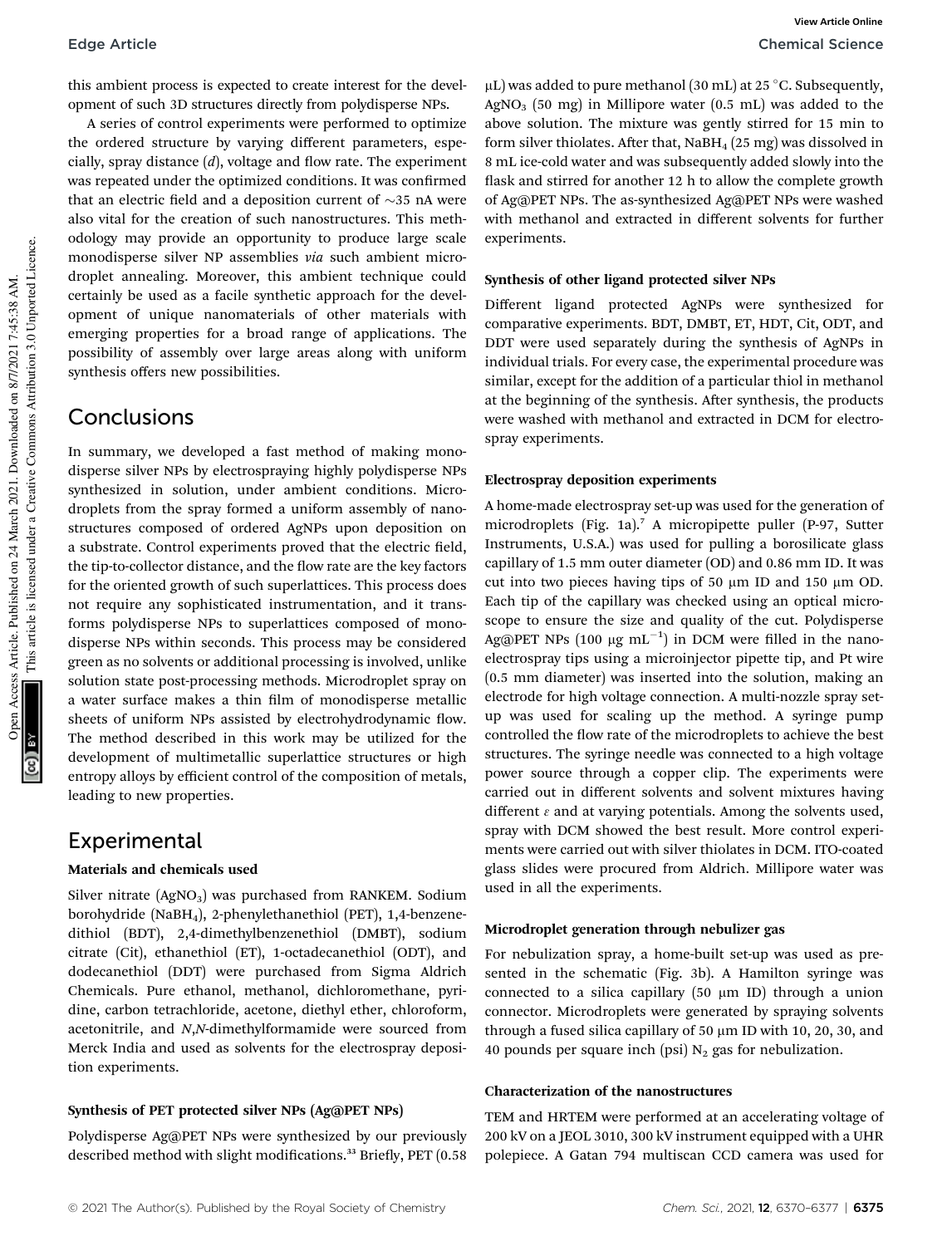### Chemical Science **Edge Article**

image acquisition. Energy-dispersive X-ray spectroscopy (EDS) spectra were collected on an Oxford Semistem system housed on the TEM. The formation of NPs during microdroplet deposition was examined directly using 300-mesh carbon-coated copper grids (spi Supplies, 3530C-MB) under different experimental conditions. Silver NPs were deposited directly on the TEM grids under different experimental conditions. Particle size distributions were obtained from TEM images using ImageJ.

### Author contributions

The idea was suggested by TP. ARC and SB performed most of the experiments. The manuscript was written through contributions of all authors. All the authors approved the final version of the manuscript.

## Conflicts of interest

There are no conflicts to declare.

### Acknowledgements

The authors thank the Department of Science and Technology, Govt. Of India, for continuously supporting our research program on nanomaterials. SB thanks UGC for a research fellowship. PB and SB thank IIT Madras for their research fellowships. We thank Vishal Kumar for help with charge measurements.

### References

- 1 T. Muller, A. Badu-Tawiah and R. G. Cooks, *Angew. Chem., Int. Ed.*, 2012, 51, 11832–11835.
- 2 X. Yan, R. M. Bain and R. G. Cooks, *Angew. Chem., Int. Ed.*, 2016, 55, 12960–12972.
- 3 S. Banerjee and R. N. Zare, *Angew. Chem., Int. Ed.*, 2015, 54, 14795–14799.
- 4 S. Banerjee, *J. Mass Spectrom.*, 2013, 48, 193–204.
- 5 D. N. Mortensen and E. R. Williams, *Anal. Chem.*, 2015, 87, 1281–1287.
- 6 A. Li, Q. Luo, S.-J. Park and R. G. Cooks, *Angew. Chem., Int. Ed.*, 2014, 53, 3147–3150.
- 7 D. Sarkar, M. K. Mahitha, A. Som, A. Li, M. Wleklinski, R. G. Cooks and T. Pradeep, *Adv. Mater.*, 2016, 28, 2223–2228.
- 8 A. Li, Z. Baird, S. Bag, D. Sarkar, A. Prabhath, T. Pradeep and R. G. Cooks, *Angew. Chem., Int. Ed.*, 2014, 53, 12528–12531.
- 9 D. Sarkar, B. Mondal, A. Som, S. J. Ravindran, S. K. Jana, C. K. Manju and T. Pradeep, *Global Challenges*, 2018, 2, 1800052–1800059.
- 10 D. Sarkar, R. Singh, A. Som, C. K. Manju, M. A. Ganayee, R. Adhikari and T. Pradeep, *J. Phys. Chem. C*, 2018, 122, 17777–17783.
- 11 P. K. Jain, X. Huang, I. H. El-Sayed and M. A. El-Sayed, *Acc. Chem. Res.*, 2008, 41, 1578–1586.
- 12 R. Jin, C. Zeng, M. Zhou and Y. Chen, *Chem. Rev.*, 2016, 116, 10346–10413.
- 13 X. Chen and S. S. Mao, *Chem. Rev.*, 2007, 107, 2891–2959.
- 14 I. Chakraborty and T. Pradeep, *Chem. Rev.*, 2017, 117, 8208– 8271.
- 15 J. R. Shimpi, D. S Sidhaye and B. L. V. Prasad, *Langmuir*, 2017, 33, 9491–9507.
- 16 B. L. V. Prasad, S. I. Stoeva, C. M. Sorensen and K. J. Klabunde, *Langmuir*, 2002, 18, 7515–7520.
- 17 S. Stoeva, K. J. Klabunde, C. M. Sorensen and I. Dragieva, *J. Am. Chem. Soc.*, 2002, 124, 2305–2311.
- 18 P. Sahu and B. L. V. Prasad, *Langmuir*, 2014, 30, 10143– 10150.
- 19 P. Sahu and B. L. V. Prasad, *Nanoscale*, 2013, 5, 1768–1771.
- 20 A. Mayoral, A. Vazquez-Duran, D. Ferrer, J. M. Montejano-Carrizales and M. Jose-Yacaman, *CrystEngComm*, 2010, 12, 1090–1095.
- 21 K. Vijaya Sarathy, G. U. Kulkarni and C. N. R. Rao, *Chem. Commun.*, 1997, 537–538.
- 22 B. L. V. Prasad, C. M. Sorensen and K. J. Klabunde, *Chem. Soc. Rev.*, 2008, 37, 1871–1883.
- 23 C. N. R. Rao, K. Pramoda and R. Kumar, *Chem. Commun.*, 2017, 53, 10093–10107.
- 24 P. Chen, Z. Zhang, X. Duan and X. Duan, *Chem. Soc. Rev.*, 2018, 47, 3129–3151.
- 25 K. J. Si, Y. Chen, Q. Shi and W. Cheng, *Adv. Sci.*, 2018, 5, 1700179–1700200.
- 26 N. R. Glavin, R. Rao, V. Varshney, E. Bianco, A. Apte, A. Roy, E. Ringe and P. M. Ajayan, *Adv. Mater.*, 2019, 32, 1904302– 1904323.
- 27 F. Schulz, O. Pavelka, F. Lehmkühler, F. Westermeier, Y. Okamura, N. S. Mueller, S. Reich and H. Lange, *Nat. Commun.*, 2020, 11, 3821–3829.
- 28 P. Xiong, B. Sun, N. Sakai, R. Ma, T. Sasaki, S. Wang, J. Zhang and G. Wang, *Adv. Mater.*, 2020, 32, 1902654–1902665.
- 29 P. Kebarle and L. Tang, *Anal. Chem.*, 1993, 65, 972A–986A.
- 30 S. Banerjee and S. Mazumdar, *Int. J. Anal. Chem.*, 2012, 8, 282574–282613.
- 31 J. K. Lee, D. Samanta, H. G. Nam and R. N. Zare, *Nat. Commun.*, 2018, 9, 1562–1570.
- 32 K. Salorinne, T. Lahtinen, J. Koivisto, E. Kalenius, M. Nissinen, M. Pettersson and H. Hakkinen, *Anal. Chem.*, 2013, 85, 3489–3492.
- 33 P. Bose, P. Chakraborty, J. S. Mohanty, Nonappa, A. Ray Chowdhuri, E. Khatun, T. Ahuja, A. Mahendranath and T. Pradeep, *Nanoscale*, 2020, 12, 22116–22128.
- 34 J. K. Lee, K. L. Walker, H. S. Han, J. Kang, F. B. Prinz, R. M. Waymouth, H. G. Nam and R. N. Zare, *PNAS*, 2019, 116, 19294–19298.
- 35 C. P. Joshi, M. S. Bootharaju, M. J. Alhilaly and O. M. Bakr, *J. Am. Chem. Soc.*, 2015, 137, 11578–11581.
- 36 C. Liu, T. Li, H. Abroshan, Z. Li, C. Zhang, H. J. Kim, G. Li and R. Jin, *Nat. Commun.*, 2018, 9, 744–749.
- 37 M. J. Rosemary and T. Pradeep, *J. Colloid Interface Sci.*, 2003, 268, 81–84.
- 38 I. Chakraborty, A. Govindarajan, J. Erusappan, A. Ghosh, T. Pradeep, B. Yoon, R. L. Whetten and U. Landman, *Nano Lett.*, 2012, 12, 5861–5866.